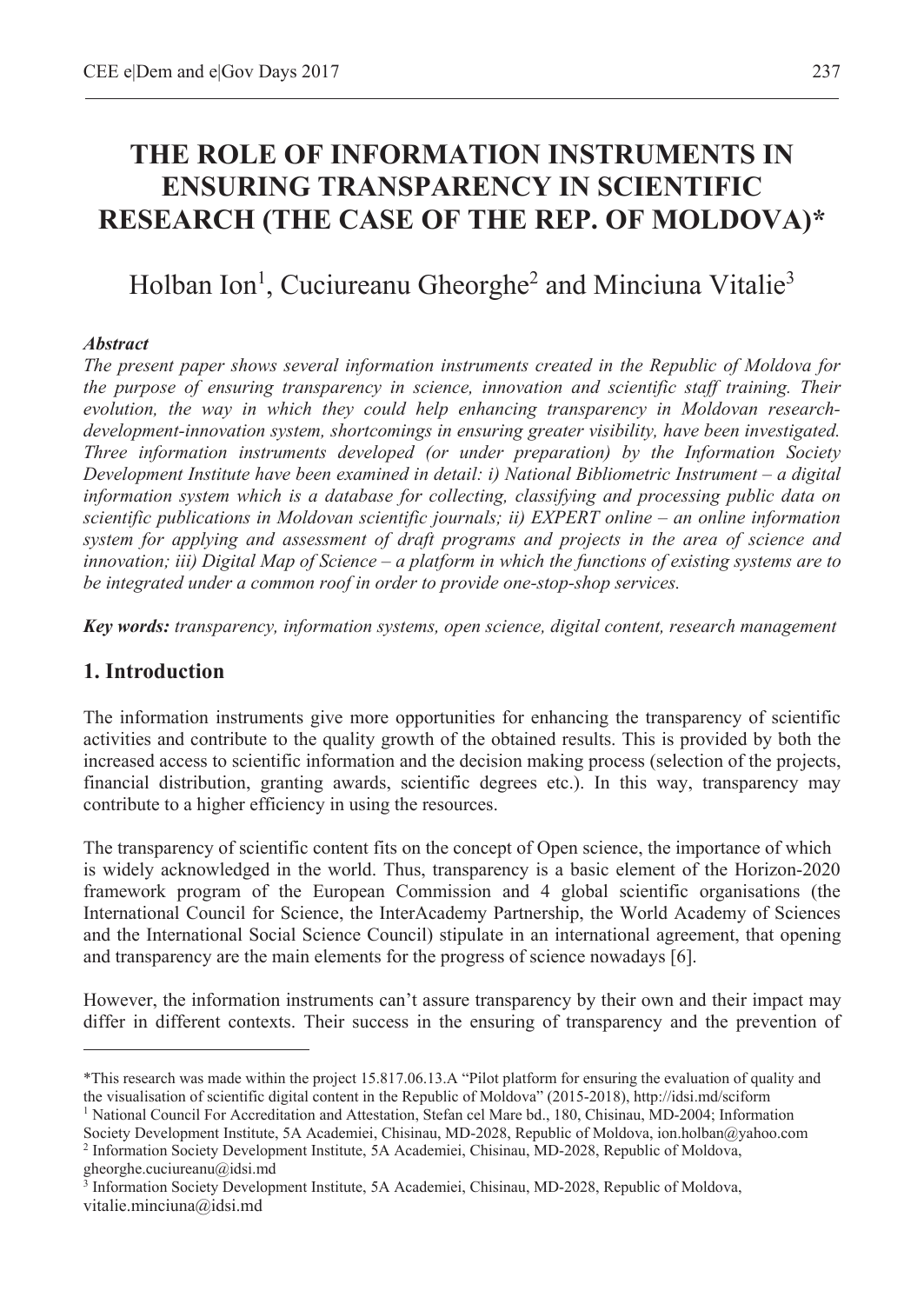deviations from the norms of right conduct depends on the way of implementation, education and acceptance by the citizens etc. [1].

Transparency in research-development is closely linked to the concepts of digital science and Science 2.0, which presuppose new ways of research (use of web technologies, computer resources, research and analytical instruments etc.) and of evaluation of the research results (webometrics, altmetrics). In the European Union, the goal is to support as much as possible digital science in order to assure more opportunities for science and society. As a whole, the opening up access to the results and processes of research by digital means and the involvement of people as active participants in the processes of research, stimulate the development of ethical and responsible research models if the citizens and society contribute to the results and shape the process of research [5].

# **2. Issues of ensuring transparency in scientific research in the Republic of Moldova**

Until 1991, the Republic of Moldova was part of the Soviet Union. Many key functions, such as the development of science and the training of scientific staff, were directed by Moscow. After the declaration of independence, the Republic of Moldova was trapped into a long transitional period from a planned economy to free market, which had an impact on all fields of activity, including the research-development. Currently, one of the biggest problems is the lack of transparency and the corruption. According to Transparency International, in 2015 the Republic of Moldova was the 103rd in this matter [7].

The current situation in the field of research-development is a consequence of several factors, both objective (economic collapse, scarce funding of research, exodus of experts) and subjective ones (incapacity or unwillingness to learn about new organisational forms of the research process, based on principles of competitiveness; lack of qualified experts or random selection of experts; no incentives for the experts etc.). Although after the year 2000, the competition became a normal element in the field of research-development, the objectivity of the evaluation, of the selection of the most performant projects, of the distribution of financial resources still remains a problem. This happens because of the small size of the scientific community and the lack of mechanisms to promote meritocracy.

In order to make the evaluation objective and to assure the transparency of the process, it was imposed to create databases regarding the existent scientific potential and transparency-improving instruments for the research institutions. Several attempts of elaborating some functional platforms regarding this cause were made, but the structural reorganisations of the institutions responsible for these activities and the lack of a normative, coherent framework regarding the maintenance, the teaching-reception of the databases by activity fields, made these attempts unsuccessful.

Simultaneously, the intensification of the use of information technologies into the solving process of diverse problems, including the assurance of transparency of scientific activities, is assumed at national level by:

- Moldova–European Union Association Agreement (chapter 18 and 24), and by relevant national strategies:
- "Digital Moldova 2020" Strategy (pylon II Digital content and electronic services),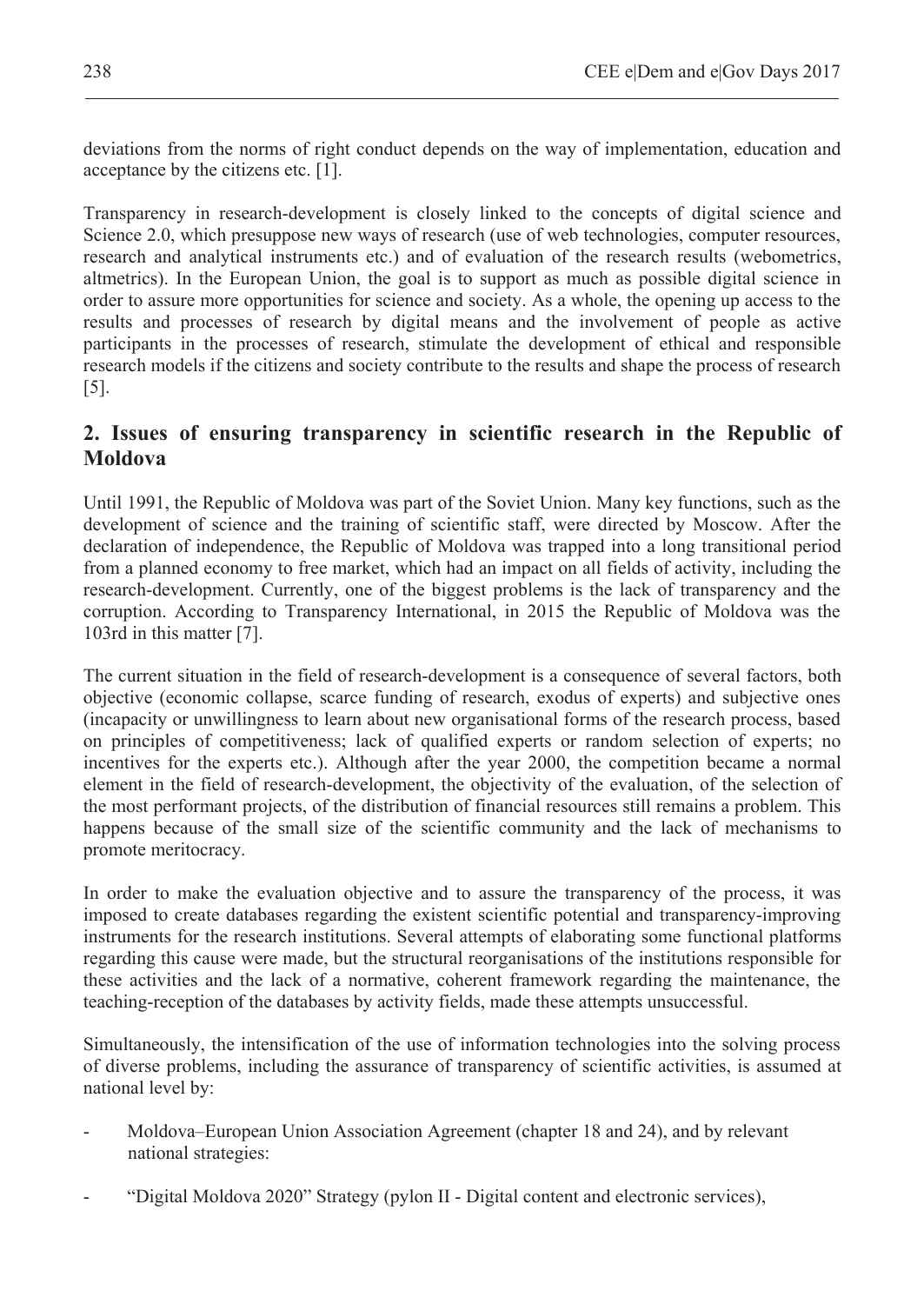- "Strategy of research-development until 2020" (section 5: Ensuring of information support of the project evaluation; building of digital content based on the results of scientific research and its dissemination through the use of the TIC solutions),
- "National Program of computerisation of the cultural sphere 2012-2020" (section 2: Digitisation of the material and immaterial cultural patrimony).

Taking into account the state of affairs, but also considering the role of transparency for the improvement of the situation, we want to see how the most important information instruments contribute to the transparency ensuring of scientific activities in the Republic of Moldova. We analysed the websites of the most important actors and the specialised information instruments with the highest impact. The analysis of the instruments has been conducted according to the following methodological scheme: 1) the instrument's key features - 2) its role within the RDI system and in ensuring transparency - 3) the instrument's strong and weak points in ensuring transparency - 4) its impact on ensuring transparency and on well-functioning of the national RDI system. Even though it was not always possible to fully elucidate all these aspects, we think that the key elements which were highlighted, allow us to observe their effect on the system's transparency.

## **3. The main information instruments that contribute to transparency ensuring in scientific research in the Republic of Moldova**

#### **3.1 The websites of the institutions that administrate/coordinate scientific activities**

3.1.1 The website of the Academy of Science of Moldova - http://asm.md/

The Academy of Science of Moldova (ASM) has the main organisational role in the field of science in the Republic of Moldova. After concluding of a partnership agreement with the government, the functions of elaboration of policy in this field are delegated to the Academy, which therefore has the role of a science ministry. ASM is also the most important body for politics implementation: it is a finance agency of research and innovation (administrating almost all public resources in the field of science through its agencies), it is the main organisation doing research at national level and it has its own university. From here arises the outstanding importance for transparency ensuring of research-development activity at national level.

The ASM website is a traditional one, with rubrics characteristic for both a public authority and a scientific structure. Although it is the only site which could have synthesised and presented relevant research information, it is a static one, without any information instruments supplying automatically synthesised data. For example, there is a "Scientific researchers" rubric, but when one tries to click on it, it turns out to be a redirection to the respective rubric on Expert-online.

An important rubric of an authority in this field is "Regulatory framework". Unfortunately, the decisions of the Supreme Council for Science and Technological Development (SCSTD) (executive body of ASM) are placed selectively. Moreover, elaborated normative acts and acts waiting for approval are not placed on the website for discussions.

There also exist "satellite" sites of the subordinate administration agencies/structures (e.g.: http://www.acd.asm.md/, http://cpi.asm.md/, http://aitt.md/). Besides the fact that they take some information from the main ASM website, they also publish original material. They neither do not have incorporated specific information instruments for calls and online sending of project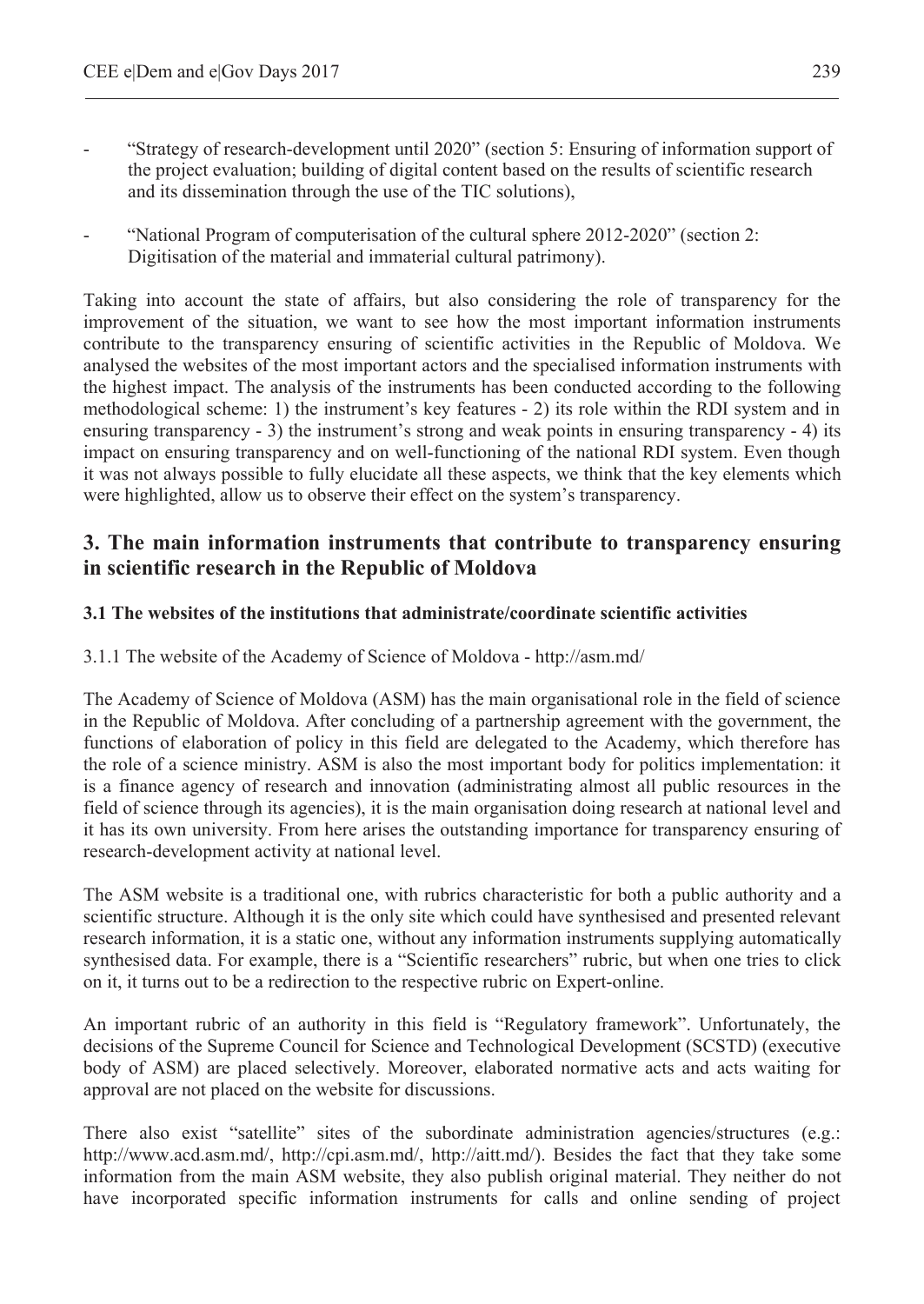proposals, evaluation, project management or result reporting. In fact, they do not contain databases. Overall, these websites give a general image of the national system of researchdevelopment, but there aren't interactive possibilities or instruments for generating information requested by the users. However its impact is a major one. In the last (January 2017) edition of *Webometrics – Ranking Web of Research Centres*, the Academy of Sciences of the Republic of Moldova ranks  $25<sup>th</sup>$  in Central and Eastern Europe (659<sup>th</sup> worldwide).

3.1.2 The website of the National Council for Accreditation and Attestation - http://www.cnaa.md/

The National Council for Accreditation and Attestation (NCAA) has an important role in the national research-development system design because, on one hand, it confers scientific and scientific-didactic titles and degrees and on the other hand, it accredits and evaluates scientific organisations. In the Republic of Moldova, only organisations accredited by the NCAA may benefit of funding from the state scientific research budget.

The website of the NCAA includes all decisions of the institution in the field of attestation and accreditation, assuring the access for the users to the data regarding the evaluation of staff and organisations. Whereas at the beginning of the website development the institution had no responsibilities in the field of accreditation (which have been attributed in 2005), the site assures a high degree of transparency and interconnection of data regarding the attestation of scientific staff. There is information regarding the preparation of scientific frameworks (nomenclature of scientific specialities, institutions organising the framework preparation, doctorate commissions - specialised scientific councils, profile scientific seminars and PhD theses) and the existent scientific potential (PhD supervisors, holders of scientific degrees, PhDs and post-PhDs). The website is based on relations between content knots. One of the used mechanisms is the contextual filtration method, used for the implementation of alternative means of site navigation. The application of this method accentuates the link between the site and other parts of the site and contributes to the awareness of the site content position in the information space of the site. [2].

An important element is the embedding of different elements of the thesis defending, the scientific degree granting and the interconnection between these two processes. In fact, the rubric dedicated to the theses is the most dynamic one on the website, because in the Republic of Moldova, 200 theses are defended every year. The elements of the thesis (title, author, degree, scientific field, speciality, date, scientific supervisor, official referents, the institution where the thesis was elaborated, the doctorate commission, key words, annotations, summary in pdf-form, the thesis in pdf-form) are kept separately and are interconnected. Thanks to this, the thesis is represented by relations with other knots, giving the possibility to search/filter according to several parameters. Thus, apart from the thesis in pdf-form (which is very important for transparency ensuring in the scientific degree granting process as it can be evaluated by everyone), we can see the repartition of the theses by institutions, specialities, scientific supervisors etc. A particular importance for ensuring transparency and preventing cheating comes to a statistic regarding the links between different persons participating in the process of thesis taking (between the PhD supervisor and the members of the doctorate commission, between different members etc.), thus finding the existent conflict of interests.

The introduction of the instrument, by placing doctoral theses in Open access (since 2005), as well as the online broadcasting of doctoral theses defenses (since 2013), has contributed to a quality improvement of the theses and to a reduction of scientific frauds, but also helped involving some foreign experts in evaluation of theses. Thus, while an average of 108 foreign experts participated in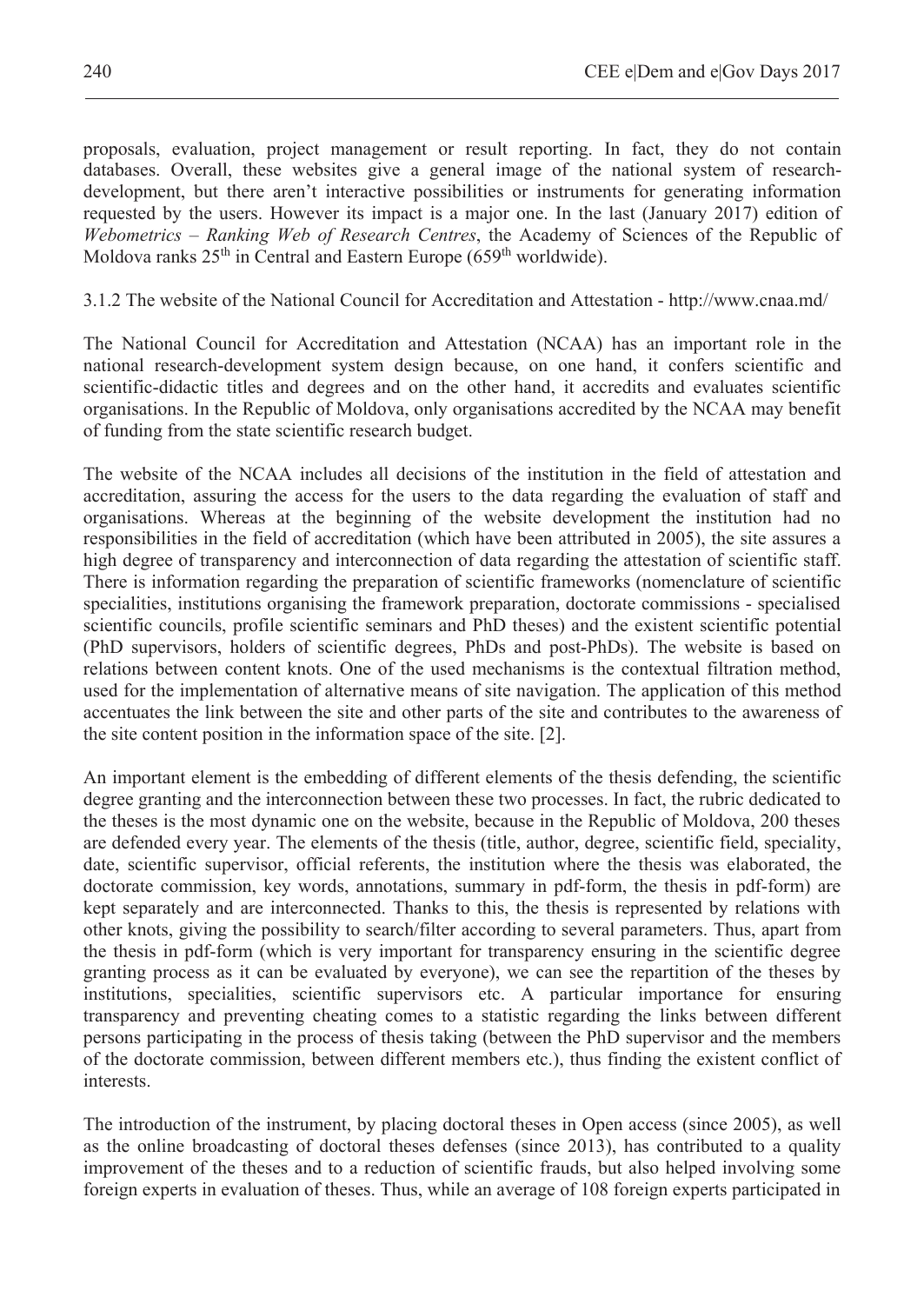doctoral committees in 2007-2010, the figure has grown up to 144 in the years 2013-2016, which is 17.5% of the total number of doctoral committees' members.

It is noteworthy that NCAA, by its theses database, is the only national repository of the Republic of Moldova in the Register of Open Access Repositories (ROAR), being included in 2010, therefore enhancing the transparency and allowing the execution of bibliometric studies. Simultaneously, there are some shortcomings of the NCAA website which decrease the impact of transparency: the annual rapports of NCAA are not posted, the PhD theses are posted only for a limited period of time (only the summaries are permanent), with the change of the nomenclature of scientific specialities in the Republic of Moldova, the website hasn't yet the capacities of presenting the information according to the new standards, there is little information regarding the decline of scientific degree requests, what doesn't discourage people from making deviations from the rules of good conduct in research, there isn't a theses discussion forum, that could be interesting and enhance the transparency in the process of PhD defending.

3.1.3 The website of the State Agency for Intellectual Property - http://agepi.md/

The State Agency for Intellectual Property (AGEPI) is the main public authority in the Republic of Moldova in the field of intellectual property protection (intellectual property objects (IPO), author rights). Besides the protection ensuring and the legal interests of the authors, AGEPI has the attributions to develop and enforce the national system of intellectual property, to fight and prevent the violation of rights of intellectual property and to fight counterfeit and piracy.

The AGEPI website is a complex one, with good interaction between different components. This allows the presentation of diverse information to a diverse audience. All aspects regarding intellectual property that could be of interest for the public are covered, for professional purposes or just for curious users. The users are faced to very detailed information, accompanied by online services and application mechanisms (using digital signature), for brand and industrial model protection, the protection of inventions, plants, literary, scientific, musical or art work, but also for making documented researches.

The transparency regarding the activity of intellectual property protection is very good. The website incorporates a lot of well structured databases (fig.1). All of the 9 existent databases allow the search and display of information regarding intellectual property objects (IPO) by several parameters/criteria. Moreover, there are instruments that generate certain rapports. Thus, for inventions, the National patent landscape is generated, which presents generalised information regarding the patent activity at national level, and the Patent Profile of the Person (inventor/applicant/patent owner), which allows for performing a multilateral analysis of every person's patent activity. The information generated by these instruments is very interesting, both for a large public and for decision-makers.

The information solutions incorporated on the AGEPI website allow a detailed monitoring of the process of intellectual property ensuring and a real opening at a large spectrum of users. In 2016 the number of online applications for registration or renewal of IPO doubled comparing to last year, thus reaching 42% of the total. Transparency of the patenting procedure provided for this indicator's large scale utilization in the procedure of scientific accreditation of institutions, especially that the website automatically generates different ratings for individuals and legal entities. The stimulation of the creative activity through the AGEPI website could be regarded as a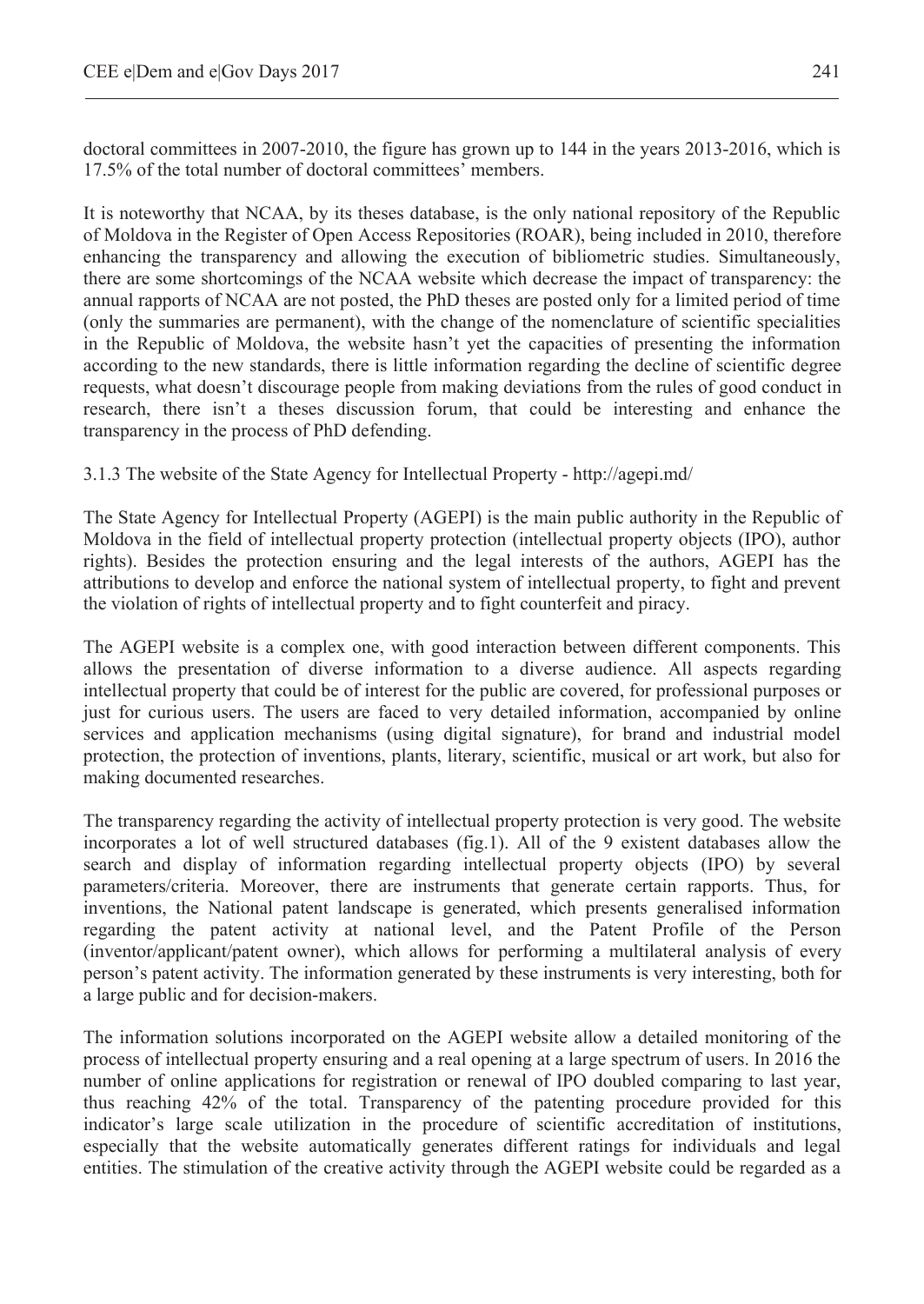contribution to Moldova ranking the  $46<sup>th</sup>$  worldwide, before some countries in the region, like Romania, Ukraine and Croatia, according to The Global Innovation Index 2016.



**Figure 1: Examples of sites/interfaces of databases on the AGEPI website**  Source: http://www.db.agepi.md/

### **3.2 Specialised informatics instruments**

3.2.1 National Bibliometric Instrument - http://ibn.idsi.md/

The National Bibliometric Instrument (IBN), elaborated by the Information Society Development Institute (ISDI), represents an electronic scientific library regarding the scientific contributions of researchers in the Republic of Moldova. That contributes to the transparency ensuring of research results [3]. The project started in 2010 and today it includes articles published in scientific journals in the Republic of Moldova. The instrument offers the possibility to visualise and download the content of all scientific articles from the system, moreover, it provides information regarding the journals where the articles have been published, author names, the projects, the institutions, the countries of the authors and the scientific fields to which they belong. This information, taken from over 100 journals, is given dynamically (tab.1).

IBN also assures transparency in the process of making the decision if a journal should be accredited in the Republic of Moldova (in order to be considered as scientific, the journals have to satisfy a lot of criteria, the fulfillment of the criteria is verified by an evaluation commission, the SCSTD and NCAA making the decision of accreditation (with the attribution of the category A, B and C or the decision to not accredit). On one hand, the objectivity of the commission can be verified, on the other hand, because of the keeping of all evaluation and accreditation decisions, the evolution of every journal can be followed.

The transparency of the articles in the national journals has both a utilitarian role, as it offers possibilities to the researchers to find the needed information in one place, and a role of support for the evaluation and the decision making process in the scientific field. Simultaneously, the quality of the publications increases, as both the authors and the editorial boards of the scientific journals are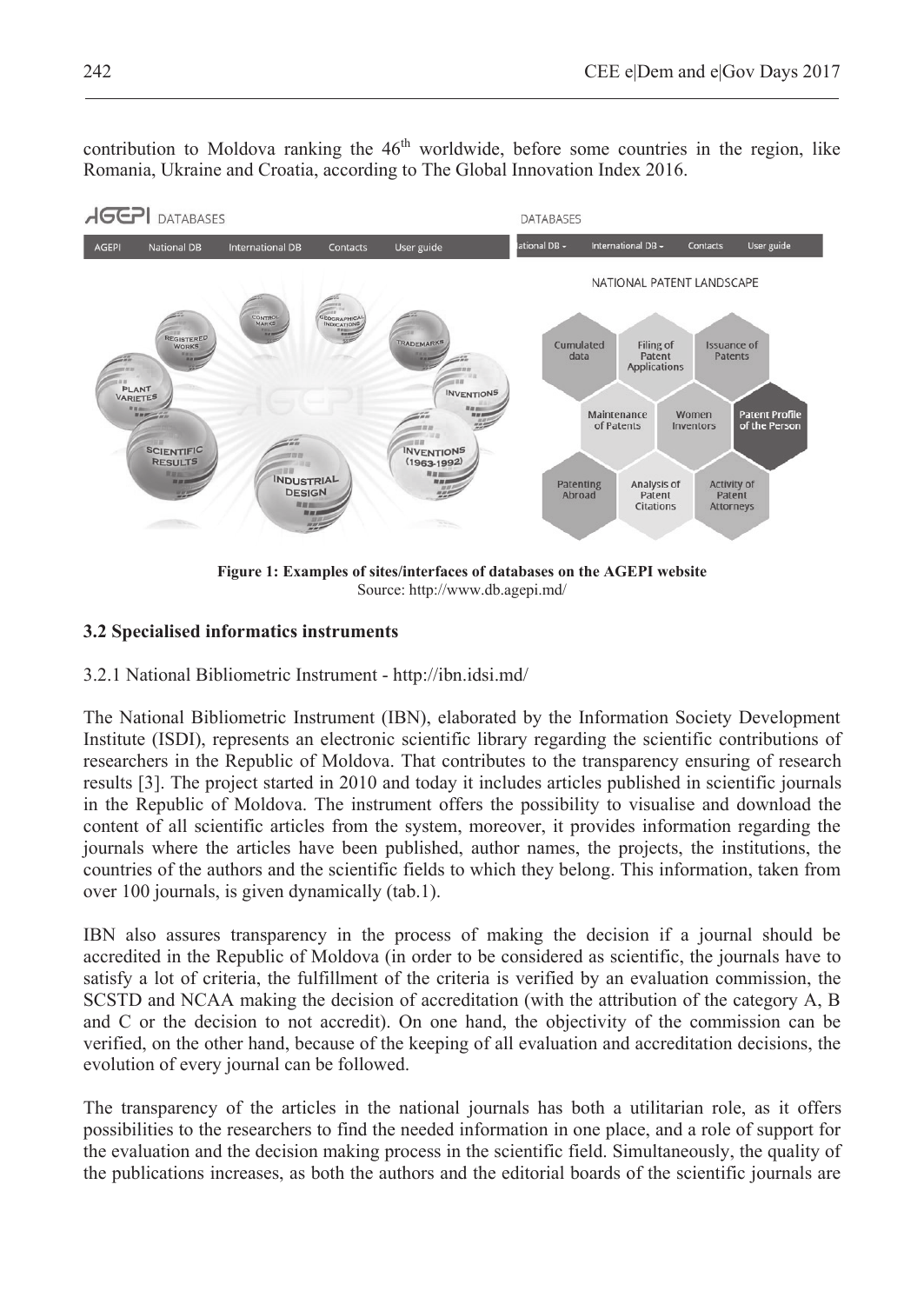*Content Number Content Number* Included accredited journals  $\begin{bmatrix} 64 \\ 1 \end{bmatrix}$  Number of journals  $\begin{bmatrix} 2212 \\ 2212 \end{bmatrix}$ *Category A journals* 5 Articles 49152 *Category B+ journals* 1 Unique authors 24500 *Category B journals* 28 Institutions 2328 *Category C journals* 30 Downloaded articles 39370 Unacknowledged journals 138 Number of downloaded journals 1602





Source: http://ibn.idsi.md/ro/displayGraph\_page?id=25636

The IBN impact is reflected in the dynamics of the number and quality of scientific journals in the country. Thus, the number of accredited journals droped from 77 in 2013, to 64 in 2016, including due to monitoring through the IBN of the publication frequency, of the compliance with technical requirements and rules of good conduct in publishing (some journals which allowed plagiarism were excluded). At the same time, the number of higher quality journals (A class) increased from 1 to 5 due to their access to the most important international databases, like *Thomas Reuters Web Of* 

more careful about the publications that become a public good for all users. Thanks to the available application, the transparency for the collaboration with other authors is also provided (fig.2).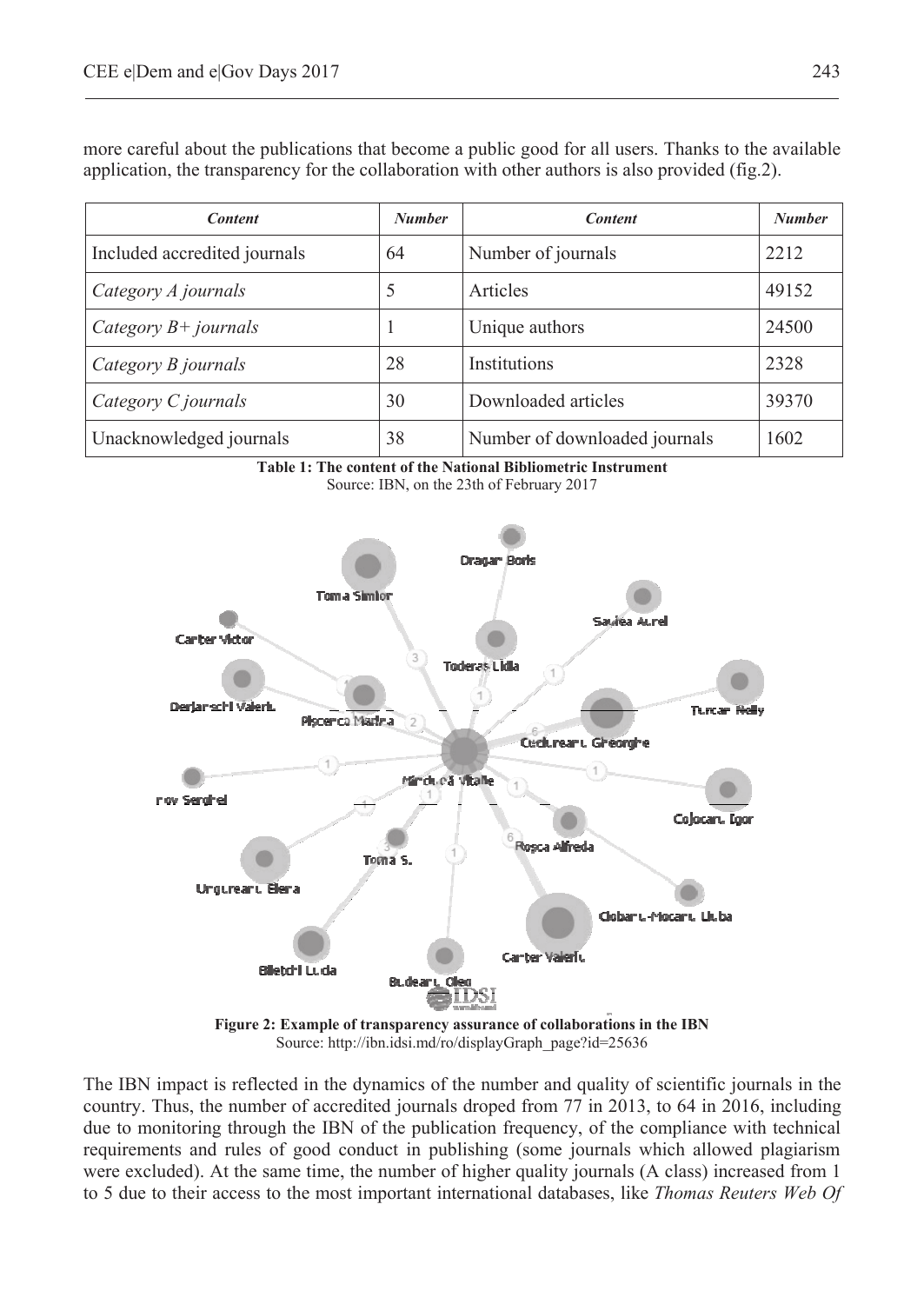*Science* and *Elsevier Scopus*. The number of journals from the Republic of Moldova in the D.O.A.J. increased up to 17, of which 11 being registered during last two years.

The impact is limited because not all publications of Moldovan researchers are included in this database. The pieces of work from abroad and some types of work published in the Republic of Moldova are missing (conference proceedings, monographs etc.). Simultaneously, the introduced metadata do not always permit the finding of the searched information. Thus, the bibliographic references are not included separately into the database and at the moment, citations cannot be followed. Currently, ISDI works both on the bringing in the system of missing publications and on the increasing of the number of publications. Other causes that decrease the effect of IBN as a transparency instrument of scientific activity are: lack of compulsoriness for including the publication into a database in order to be taken into consideration at the reporting, delay of the editing of publications by some journals, delayed transmission of a journal publication to IBN, nonconformation to the demands of the Regulation of evaluation and accreditation of journals. We shouldn't forget the general level of transparency culture in the Republic of Moldova either.

#### 3.2.2 Expert-online - https://expert.idsi.md/

The platform Expert-online was designed by the ISDI (2009-2010) initially as an information system for reception and evaluation of projects proposals in the field of innovation and science. At the debut, it represented a source of independent data, regarding the existing human resources, then it was extended by the taking of the registers that reference to the training and attestation process of scientific frameworks and of research projects in the field of science, then it was interconnected with IBN and the AGEPI website. This allowed the import of IPO from AGEPI. The registers of human potential with scientific degrees and scientific-didactic degrees and titles, the registers of journals, projects, organisations allowed the search and displaying of information by diverse criteria. Thus, the register of persons with scientific degrees and scientific and scientific-didactic degrees and titles allows the generation of data regarding the repartition of persons according to the held title or degree, by organisations, fields of research, specialities, a statistic that is unique in the Republic of Moldova and is necessary for scientific research.

Having as an initial goal to make the expert selection process more objective, the mentioned instruments have significantly contributed to the rise of transparency of the decision making process, showing the competency level of the experts, at the level of argumentation for the distributed financial means volume, cost-efficiency relations etc. ISDI has taken into its responsibility to maintain and develop these platforms of documentation in the field of science and innovation, but this task makes it necessary to involve other persons, holders of information or persons responsible for the activity management in the field of science.

An example for the impact of information instruments is the relation of the informational instruments with the process of scientific accreditation of organisations. In the Republic of Moldova, at least at the early stage, the adoption of activity standards and extern evaluation standards has imposed a higher transparency level on the real situation in the institutes.

The evaluation of the institutes has allowed to intervene with corrections and to develop the database platforms in the field of science and innovation. Among the scientific accreditation standards stipulated by the regulatory framework there also is the requirement of the involvement of the organisation into the editing process of the scientific journals. This element provided the possibility of an approach of the problems regarding the editing of the scientific journals at another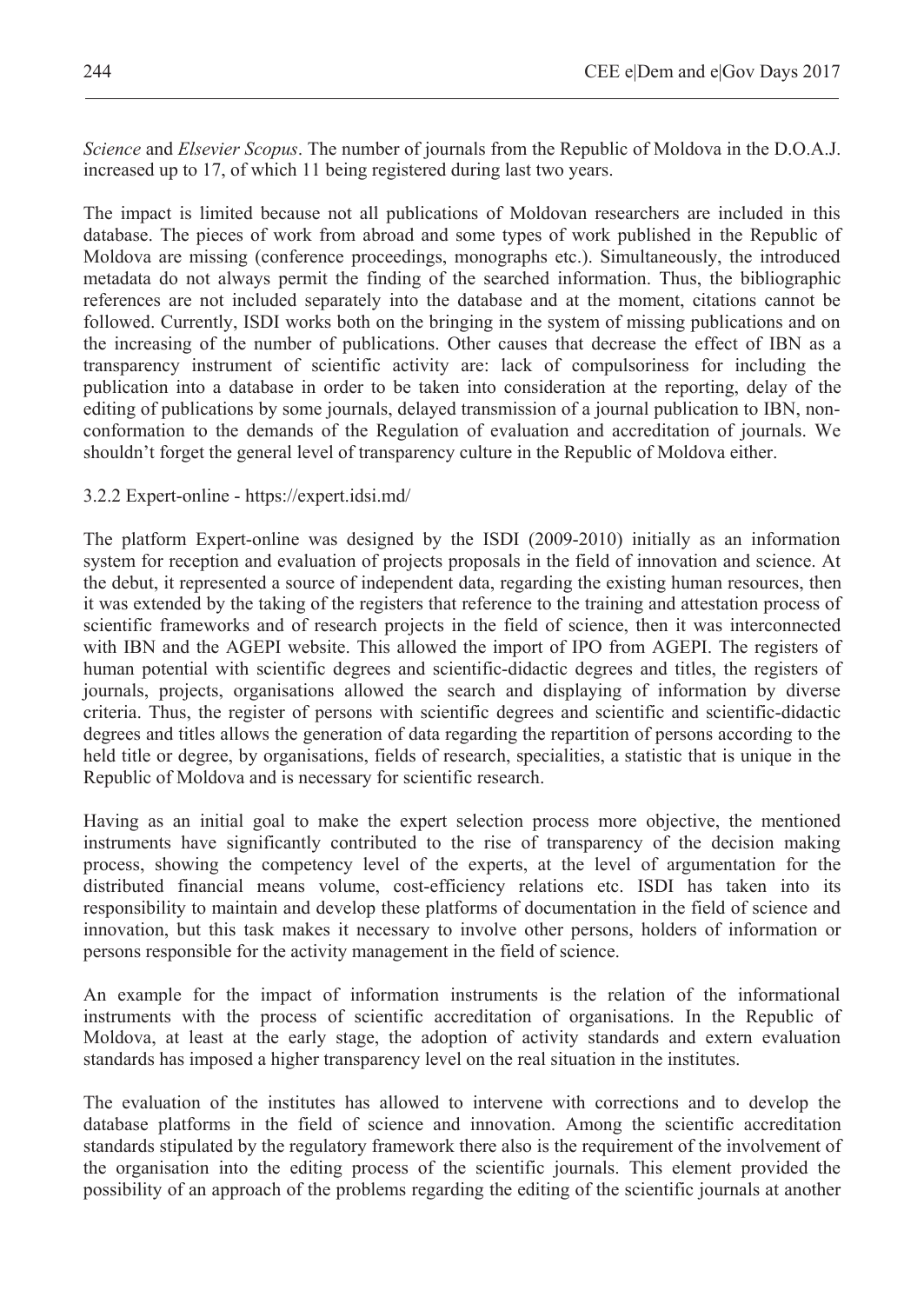level, of promotion of Open access policies to the scientific results achieved by public financing. The requirement to obligatorily adopt scientific journals by the IBN, laid down by additional documents, has contributed to the development of the IBN and to the expansion of scientific and information possibilities of this instrument.

IBN has assured a certain level of transparency on the scientific results, but the situation regarding resources in the field of science and innovation is elucidated by Expert-online. The procedure of scientific accreditation has allowed the evaluation of human potential entrained into the RDI activities, the level of qualification, the involved organisations, the applied logistics, the national and international projects. The undertaken evaluation activities have made it possible to intervene with corrections and supplements for the platform Expert-online, specifying the held resources in the public sector, and to make proposals for the change of the organisation financing principles, in conformity with the demonstrated performance. We can assess, that Expert-online made the selection procedure of the NCAA and SCSTD experts more objective, being now applied also in drafting efficiency ratings of the scientific personnel.

#### 3.2.3 The digital map of science

In order to enhance the quality of the available digital services, the ISDI has started a project for integration at data level in 2015, based on the scientific-information network, on the existent information systems that function separately (IBN, Expert-online, Indicatori-2020, E-Rating etc.), on a new platform. The new platform is based on the CERIF standards [4], which will have the digital map of science as an interface. The platform tends to complete the information articulation between the stage of launch of creative activities and the stage of publication of the digital content and the offering of information support for the application of the criteria of scientific quality into the financing decisions and into the important evaluations of scientific literature. The realisation of this instrument is based on the following hypotheses:

- (1) the production of digital scientific content is a framework for the development of the information society in the Republic of Moldova;
- (2) the Open access ensures the transfer of new scientific knowledge to other scientific branches, society and application of these in economics, education, culture and public administration;
- (3) quality and intern and international visibility of digital scientific content ensuring favours the development of the information society in the Republic of Moldova on the routes that are in concordance with the Association Accord of the Republic of Moldova to the European Union.

The platform should be an information support for the creators and beneficiaries of digital scientific content in the Republic of Moldova regarding: a) the assurance of quality into the creation of digital scientific content and b) the enhancement of content visibility by Open access.

The innovations of the platform are: supply of a variety of information, visible at national and international level regarding the RDI, that will lead to a higher transparency of the activities in the field of science and innovation, with the following consequences: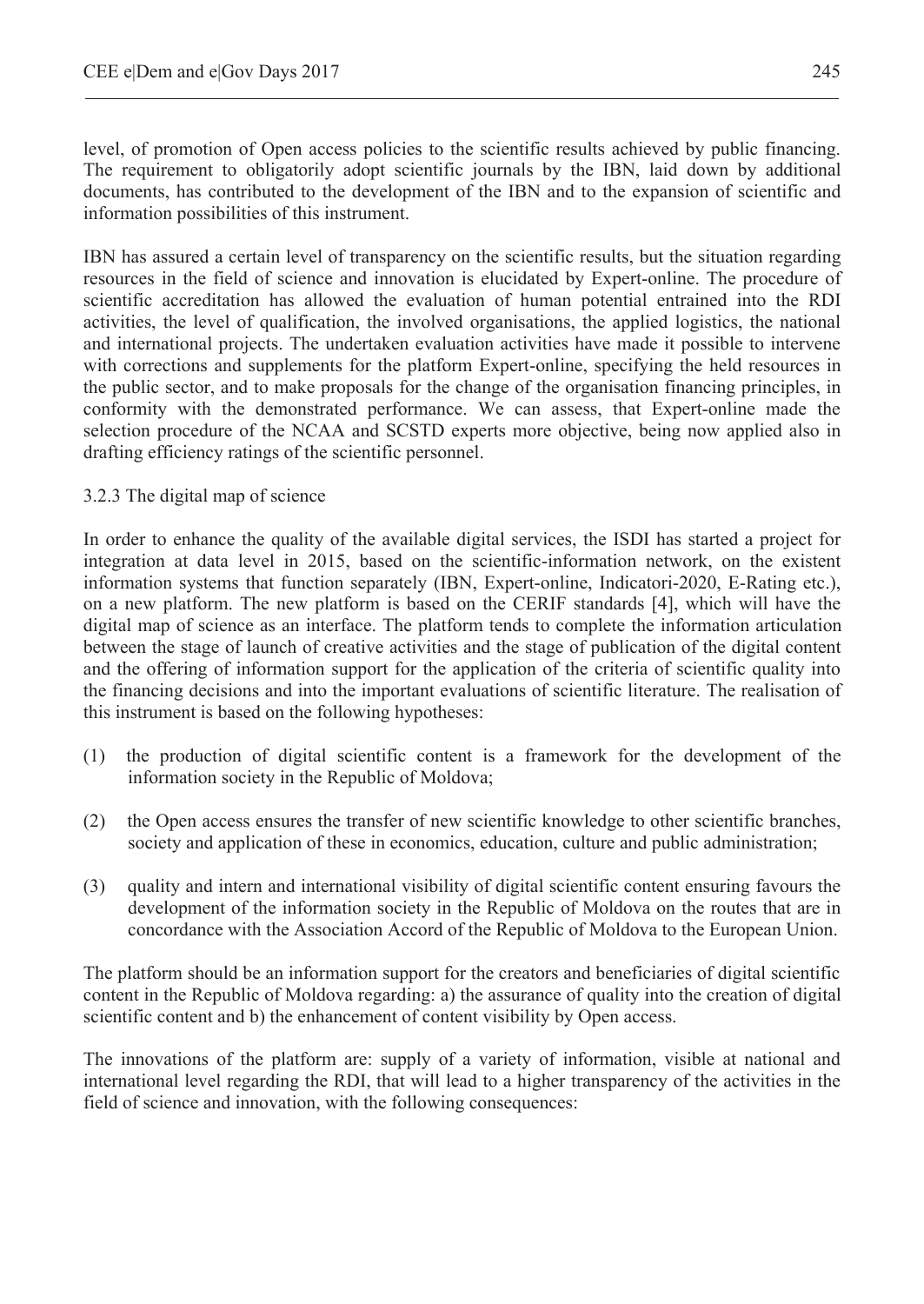- the area of dissemination of new knowledge will increase;
- technical facilities and the fact that the access to digital content is free favour the appliance of research results in industry, education, culture and other activity fields;
- the implementation of other national registers in the RDI field will be ensured, including the reutilisation of information based on the interoperability framework in the RDI field;
- collaboration and efficient communication between institutional actors and professional communities from the country will be facilitated in order to design and apply public policy regarding the development of the information society in the context of European integration.

## **4. Conclusions**

The study showed that the information instruments are important and necessary in ensuring transparency in RDI. In the conditions of the Republic of Moldova, the instruments can help overcoming specific problems, issued from the fact that the Republic of Moldova is a post-soviet country (with a mentality and organisation that leads to a high degree of corruption), with a small scientific community, where there are strong relationships between its members, also of relatedness, and a small number of honest and competent experts.

It is hard to quantitatively evaluate the utility of the described instruments, but the general perception and some results/changes observed upon their introduction, indicate that they play a positive role in respecting rules of good conduct in research and professional training of scientific staff.

The impact of the instruments is limited because of the low level of transparency culture in the local scientific community and because of the lack of functioning of some mechanisms. These lead to the fact that some scientific frauds or arbitrary administrative decisions, that can be established by information instruments, are ignored. This demotivates honest behaviour. In this context, it is highly necessary to develop/enhance transparency culture in RDI in the Republic of Moldova.

The increase of the degree of transparency in national science is necessary, both for enhancing the quality of scientific production and for national goals, regarding the integration of the Republic of Moldova into the European Research Area and the European Area of Higher Education, as elements of European integration, including the commitments resulting from the status of an associated country stipulated in the European Digital Agenda 2020.

## **5. References**

- [1] BERTOT, J., JAEGER, P. and GRIMES, J.: Using ICTs to create a culture of transparency: E-government and social media as openness and anti-corruption tools for societies, in: Government Information Quarterly, 27, 2010, pp. 264-271.
- [2] BURLACA, O. : Sistem de management al continutului pentru Web, teză de doctorat, 2006, available at http://www.cnaa.acad.md/thesis/4735/